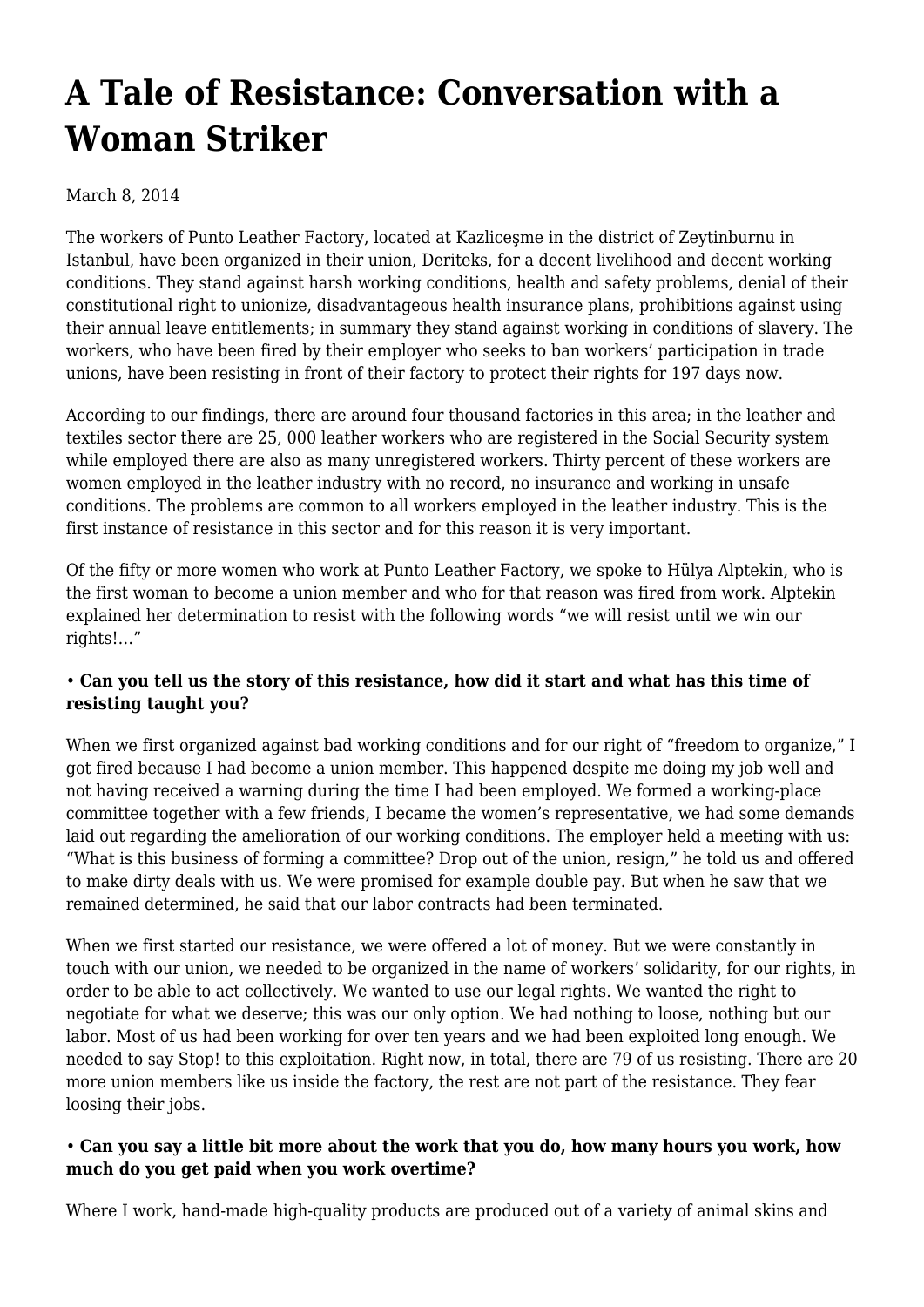they are provided for the world's richest at very high prices. In other sectors, the use the Böve machinery that works with chemicals, the water waste inside the machine causes lung diseases. The workers have to check in to the hospital once every three months and they have to spend time there to get treatment but this is kept a secret. The environment we work in is not healthy, the air circulation is not at sufficient levels, we inhale leather dust and fur. Our lunch and tea break time is cut from our paychecks. The food quality is very low. Our service hours are not reflected correctly on the payroll. We are working more than that is shown on the payrolls. When male workers have family members that have health problems, they are not given time off. If they do get time off, it is unpaid. We are not allowed to take annual leaves. There are a lot of accidents at work, but they are covered up.

#### **• As a woman worker, can you describe the problems that you face as a result of being a woman, also which demands are the most important for you?**

The working conditions are not suitable for women. As women, we think we are more oppressed and subjected to exploitation. Our shifts start at 8 am, it can be often 10 pm when we are able to leave. There is no shuttle service, we do not get reimbursed for transport expenditures. Our family members come to pick us up from the factory at night. But when we say "become union members for the amelioration of working hours and working conditions," the families put pressure on women not to become union members. There is no daycare for children, despite the fact that there are leather factories in the area and there are a lot of working women in them, there is no daycare that can serve the whole area.

On paper, women workers appear to use their maternal leaves, but in reality they work almost until the day they give birth. Even when they make use of paid leave, because insurance payments are so low, the pay is low. As it is, we live below the poverty levels. Usually, women do not want to use their maternal leaves, because after they give birth, they are laid off after they return back to work. Besides, as women workers, even though we do the same work, we are not paid the same amounts as men, our paychecks are less. In the eyes of the employer, women are not fit, there is gender difference. We are made to work more than men while being paid less than them. There is actually so much to tell, our hearts are full! We want equal pay for equal work. We want daycare, we want our constitutional right to organize.

## • **What would you like to say regarding the conditions, the problems women workers experience and their needs in their working lives?**

Women's biggest problem is the lack of security regarding their employments, the fear of being laid off because it is usually women who are first fired. At home they are judged by their spouses and their fathers; they cannot make their own decisions. Even though they work, they do not have "economic freedom." They are not free in their individual lives although their struggles are fought at the workplace and at home. Our most important demand is that we are given the right to speak, we want to be listened to, we want our voice to be heard. If we have security in our jobs, everything will be different.

#### • **As a woman, what kind of reactions did you receive from your social circle? In the leather industry sprawled in this area, there are approximately four thousand factories and thirty percent of the workers are women. You are the only woman who is part of this resistance. It cannot be easy at all to be doing this.**

Yes, it has not been easy at all. I have been told: You are a woman, what are you doing among the rest of them? I wear the veil so they do not expect me to be part of the struggle and take part in the front rows. But the struggle for our labor and my struggle as a woman is what are important to me.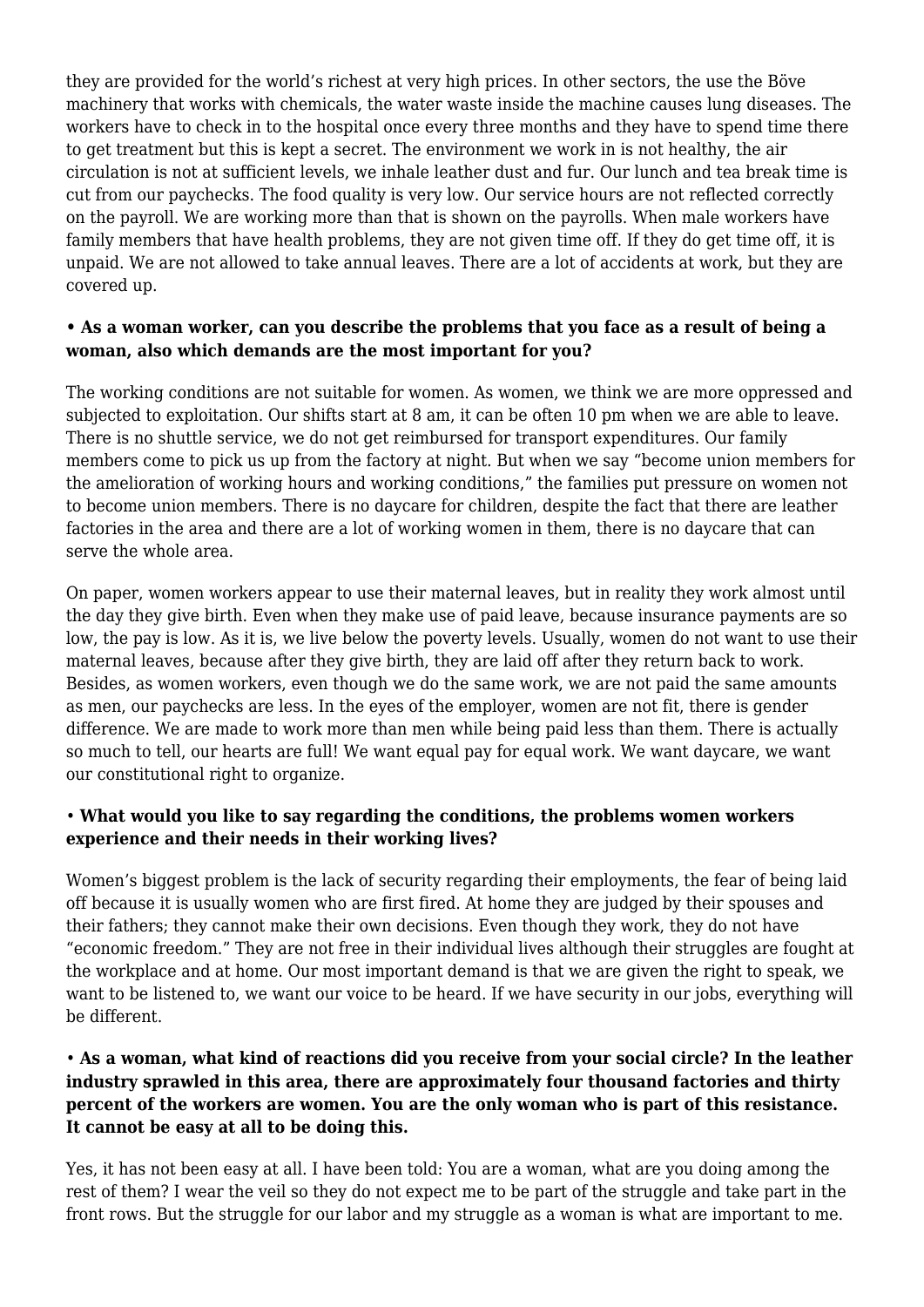Other things also happened for example. It was during the first days. I had just left the area and on my way out I came across the brother of the factory's boss. He stopped me and said, "Go sit in your house. What is your business among all those men." Psychologically, I felt very bad. So, I said to him, "For years and years we worked, men and women side-by-side, now it suddenly occurred to you that I am a woman." I shared this story with my resistance friends, though later on the person denied what had happened.

# • **Is there gender discrimination?**

As a woman, one is always on the second plan. We always face gender discrimination and inequality. Psychological harassment, oppression, and mobbing as well.

# **• What is your relationship with your surroundings, how are you received? What other kinds of pressures are you subjected to?**

The shopkeepers in our vicinity do not sell us tea, etc., the bosses are constantly threatening these small merchants that they will be sacked if they provide us with anything. Undercover police officers come here to ask questions. They ask a few questions and leave. We do not break anything, we do not hurt anyone, we only chant our slogans.

#### **• Are you married? What does it mean to be a working woman, how does it affect the work you do at home and your life in the factory? Did you face any kind of coercion by your family when you became a union member?**

I am not married but I do not need to be married to take on responsibility, to organize and to be part of the struggle. I want to protect my economic independence. I believe in union organizing and in the struggle. I think I can achieve my social and other rights by getting organized. If we act together, we can make our voice heard, we can win our rights. My family supports me. I told my family about my union membership. My mother never attended school, she is a woman from Anatolia but she has always supported me in what I do. The situation of the married women workers at the factory is very difficult. They work until late at night, including on the weekends. The wages are very low. They are exploited at home and at work. Their economic situation is very bad, they have to work and their biggest fear is getting fired. Their husbands do not want them to become union members. At work, they face the injustices of the employer, at home those of their husbands. Those of them who become members hide it, the reason being the fear of being fired.

# • **During the time of your resistance, did you receive any support by women organizations, women in other trade unions or the media, what are your expectations regarding this issue?**

We did not get the right support by women. Some people said that women organizations, feminist women will probably show support. I never saw the feminist women here. We reproach the lack of feminist support. There was passivity regarding our resistance. We need the support of women's organizations and unions. The women who are inside do not even greet us, we are alone outside of the factory. We need our voice to be heard, we need solidarity. Except for a few media outlets, the media does not talk about us, we are not on the news. There is Fox TV here. Come we said and report about us but they did not come, so we protested in front of the news channel building, later we protested on the road along the shore, after that they showed up.

# **• Are you going to take part in the protests and the activities organized on the 8th of March on "Women's International Unity Struggle and Solidarity"day?**